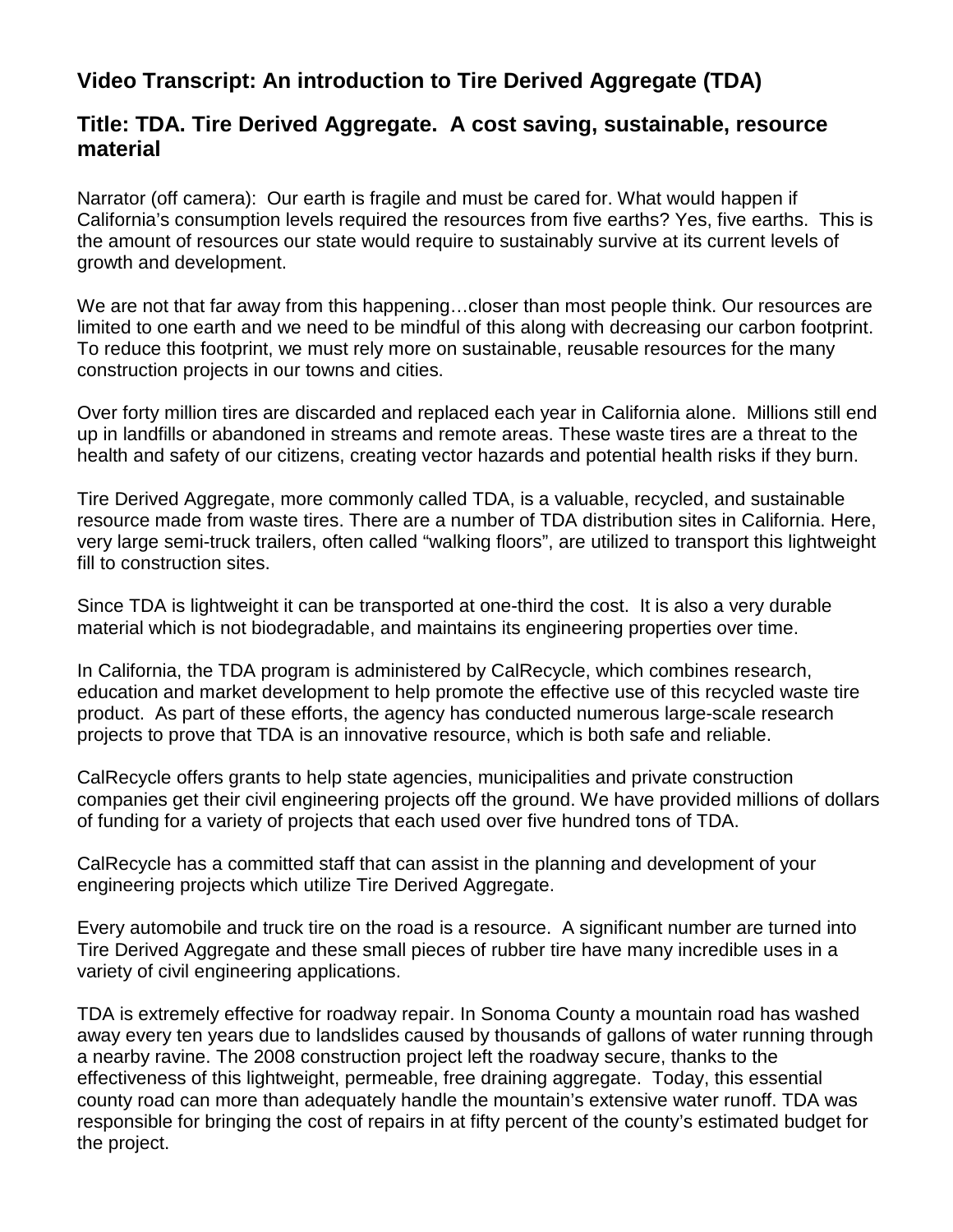Malcolm Dougherty, Director, California Department of Transportation: "By using the TDAs we have been able to solve an engineering problem and also save taxpayers dollars. I think it is also a huge advantage for Caltrans and we are very excited moving forward in using TDA material in the future, because it is always good to use, used-up tires before they go to the landfill."

Narrator (off camera): In Santa Barbara County TDA was used to repair Palomino Road. The thoroughfare has a long history of slides and closures, and was frequently blocked to traffic. Using this lightweight and highly permeable aggregate was a great cost benefit, especially since the Board of Supervisors did not have to acquire new land or obtain any easements. Also, the road remained open to all traffic during the repair process. Engineers estimate that the TDA repair will last four times longer than normal roadway fill materials.

William C. Tracy, Geologist, Public Works Department, County of Santa Barbara, CA: "It is gonna to increase the life of the road three to four times we would think, so, we're hoping for thirty five to fifty years of life on this road using recycled tires."

Narrator (off camera): Another beneficial property of TDA is its permeability. This lightweight highly permeable fill material is used to help capture harmful greenhouse gases from municipal landfills. This landfill gas can then be used by the landfill operators to power their large electric generators. These systems can produce thousands of Kilowatts of electricity per hour that can then be sold back to a local power company's grid. Leachate gas removal systems can save cities and counties hundreds of thousands of dollars each year and help reduce the carbon footprint of that landfill.

Tim Israel, Senior Engineer, Sacramento County, Department of Waste Management: "At the Kiefer Landfill we utilize TDA in horizontal collectors for landfill gas. Methane is a green house gas; it is the by-product of the decomposition of garbage. We effectively utilize TDA in our collection system to extract this methane gas and turn it into green fuel which runs our generators. By doing this we have created approximately six million dollars a year in revenue."

Narrator (off camera): TDA's light weight produces only half the normal pressure against the sides of retaining walls and bridge abutments compared to traditional road fill materials. This is a cost benefit because it allows for the reduction in the amount of reinforce steel and concrete needed for many of these engineering applications.

TDA's permeable and free draining characteristic also makes it an excellent choice for landslide areas and storm water drainage systems.

Light rail commuter trains often transmit low, noisy vibrations as they pass by homes and businesses. CalRecycle has researched the value of using TDA to lessen the vibrations caused by these trains. This sound mitigation is inexpensively achieved by using only twelve inches of Tire Derived Aggregate under the light rail tracks, which reduces ground-born vibrations to the surrounding areas.

TDA material can perform better than "Floating Concrete Slab" vibration mitigation and is fifteen times more cost effective, which has saved BART, LA Metro and VTA millions of dollars.

Mark S. Robinson, Chief Engineer and Construction Officer, Valley Transportation Authority (VTA): "We installed over three thousand linear feet of TDA track way and the net effect of that was over a million dollars in savings on our project."